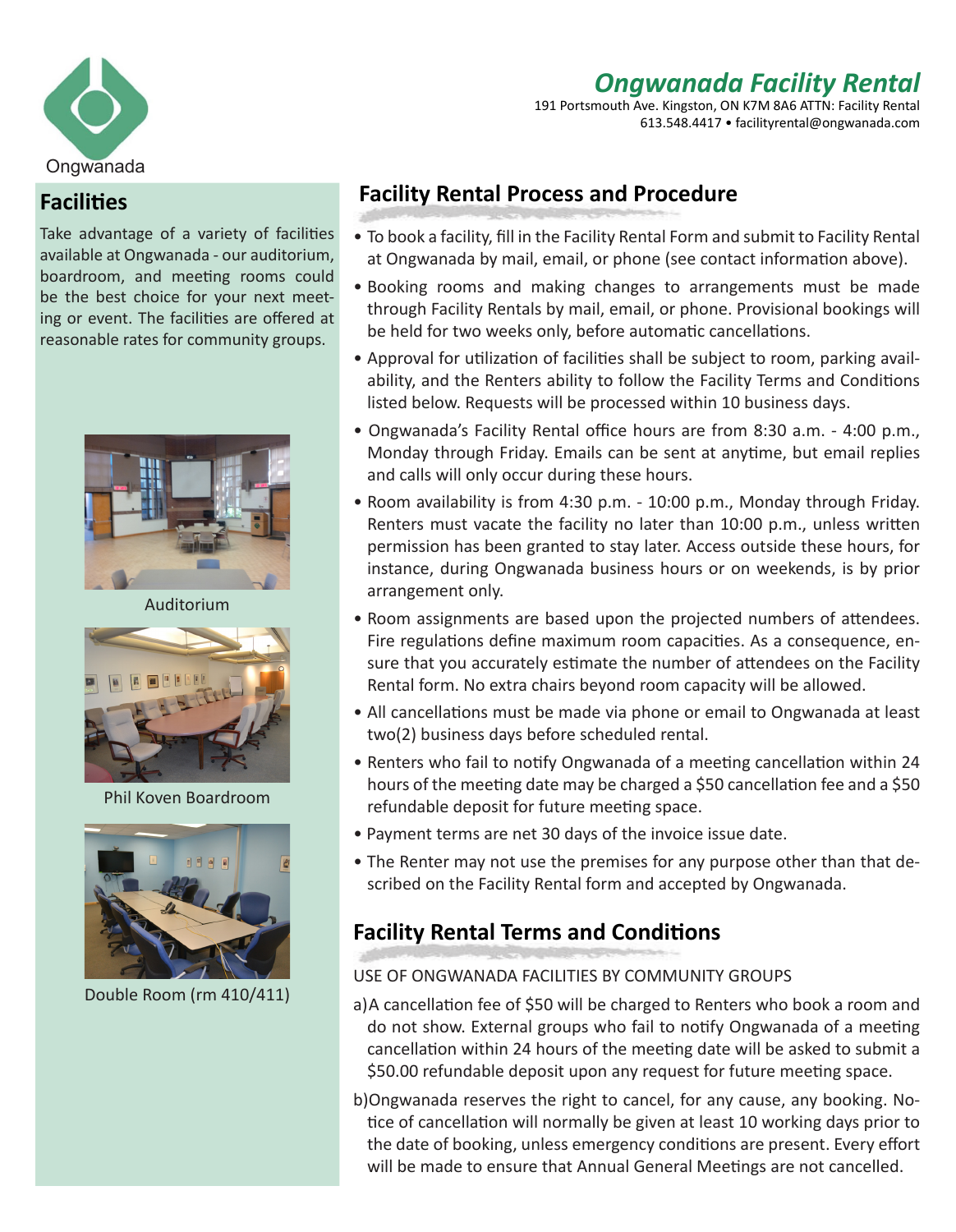# **Facility Rental Terms and Conditions (continued)**

- c) Renters using Ongwanada's facilities may not use Ongwanada's name or logo where it may be implied or assumed that Ongwanada is sponsoring or organizing the event.
- d)Should Ongwanada for any reason, beyond its own control, be unable to fulfil its commitments, it will not be liable for any damages or compensation. Ongwanada reserves the right to cancel any facility rental.
- e)Ongwanada is committed to the Ontario Health and Safety Act and Regulations and conducts its activities in such a manner as to prevent adverse effects on the environment and the health, safety, and welfare of employees, clients, and members of the public, as far as is reasonably practical. Organizers of meetings and other events held on Ongwanada's premises must ensure that their activities and those of the participants conform to health and safety practices. Renters are responsible for identifying fire exit routes to event attendees. The Renter will read the Ongwanada Safety section below, prior to each meeting.
- f) Renters are required to keep a register of attendees at Ongwanada's premises for use in the event of an emergency.
- g)Ongwanada will seek to accommodate special requests whenever possible, however, we cannot guarantee changes to room set-ups can be completed when less than seven (7) days' notice is given.
- h)Smoking is only permitted in designated outside areas defined by Ongwanada's Security Guard.
- i) No electric appliances, such as kettles or coffee-makers are allowed, except with the expressed permission of Ongwanada.
- j) Ongwanada Resource Centre is a scent-reduced facility. Please avoid wearing or bringing scents while on the premises.

# **Loss of Property**

k)Ongwanada will not, under any circumstances, accept responsibility or liability in respect of any damage to or loss of property, vehicles, articles, or other items whatsoever placed or left upon the premises by the Renter.

## **Damage**

- l) Ongwnada facility and equipment should be treated with the same care and concern you would your own home and/or workplace. Misuse of equipment or furnishing will result in immediate cancellation of any current or future facility rentals.
- m)The Renter shall not carry out any alterations to the building nor fix or make fixtures for any apparatus, equipment, or decoration without prior permission of Ongwanada. The Renter agrees to pay Ongwanada, on demand, the cost of repairing or making good on any loss or damage arising out of or incidental to the rental.
- n)The Renter is not permitted to affix items to the walls of the rooms being used using pins, cellotape, masking tape, or other means likely to cause damage. Blu-tac is permitted.

# **Equipment & Storage Policy**

- The right to use Ongwanada facilities or equipment is not transferable and equipment must not be moved without the permission of Ongwanada.
- Ongwanada cannot provide any storage facilities for goods or equipment belonging to the Renter.

## **Payment & Facility Rental Form**

- Payment term is net 30 days of invoice issued.
- Payment can be by cheque or cash.
- Outstanding balances will be monitored. The Renter and Receptionist will be notified of cancellation of any future bookings, once the outstanding balance is more than 180 days old. All facility rentals are considered as provisional until the Facility Rental Form is signed and approved by Ongwanada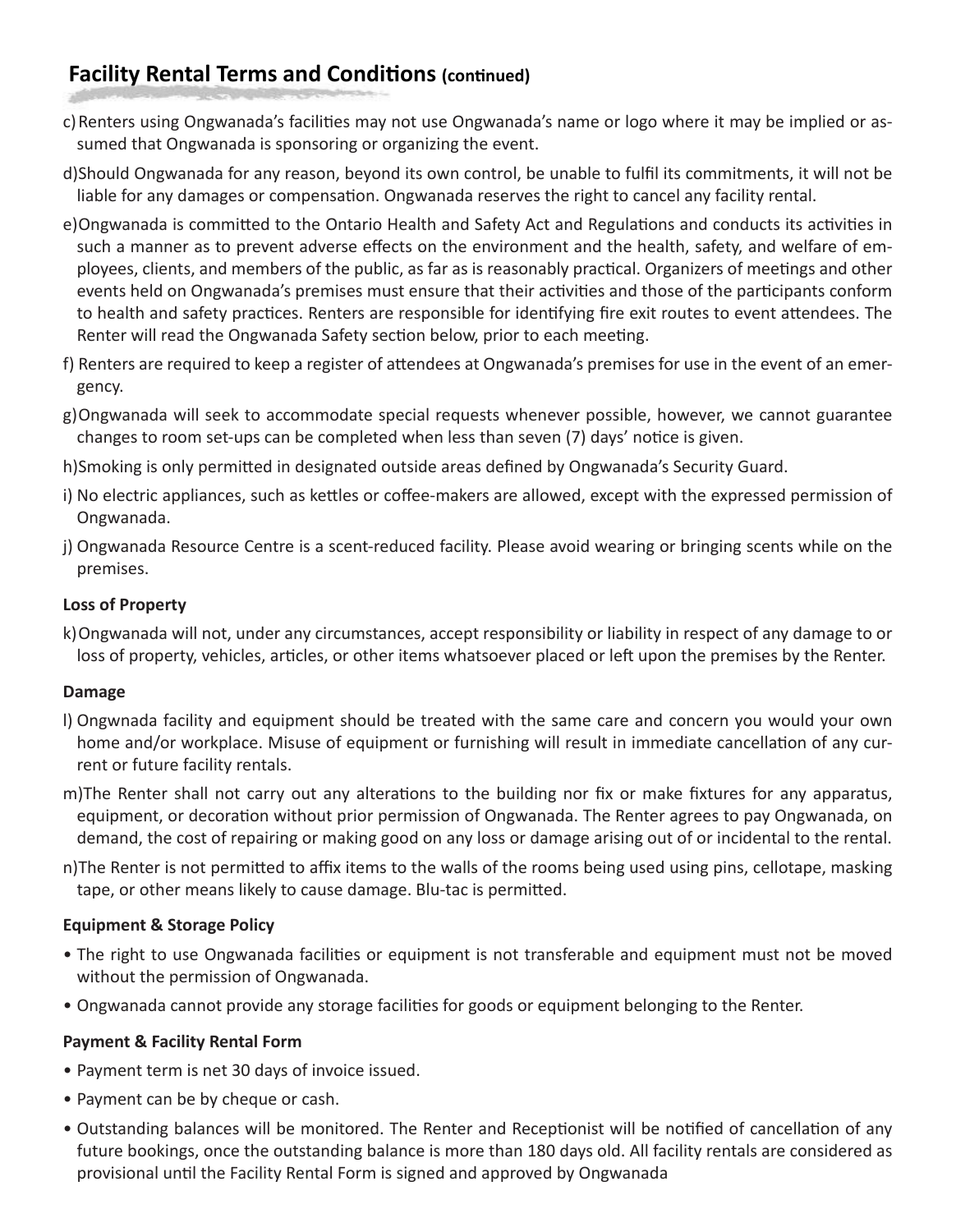- The signed Facility Rental form will act as an Agreement between Ongwanada and the Renter.
- Final set up, times, numbers, and special requirements must be confirmed at least seven (7) days prior to the event.

#### **Cancellations**

- If Ongwanada for reasons beyond its control needs to make any amendments to your Facility Rental, Ongwanada reserves the right to offer you an alternative to the rental.
- Ongwanada may cancel the facility rental:
	- o if the Renter is in arrears of previous payments; and/or,
	- o if the Renter has failed to adhere to these Terms and Conditions.

## **Safety**

The responsibility for the safety and security of the meeting attendees lies with the Lead/Organizer of the meeting. The Lead of the meeting must discuss the following points prior to the beginning of the meeting:

- A list of all people attending the meeting will be maintained; which provides a "head count" in the event the building is evacuated for emergency purposes. This list will be checked at the conclusion of the meeting to ensure all attendees have exited the premises.
- There are safety equipment and supplies on the premises:

o Telephone and First Aid Kit are located at the front Reception Desk. In an emergency dial "911". For an outside line dial '9' then the number.

o Automatic External Defibrillator is located outside the auditorium on the wall facing the cafeteria.

o Fire Extinguishers are located throughout the building

o There is a Fire Alarm System within the building. In the EVENT OF AN ALARM you are required to evacuate the building by the nearest, safest exit and assemble at the front door to wait for the Fire Department. Evacuation directions are posted close to the exits.

o Once the safety of all meeting attendees has been established the Ongwanada Facility Coordinator should be contacted at 613.328.5122

When any of the above emergency equipment is used, the Facility Coordinator must be notified at 613.328.5122.

# **Facilities & Room Rates**

All fees below apply to profit and non-profit/charitable organizations. (Full-day is greater than four hours; Halfday is four hours or less).

| <b>Room</b>                          | <b>Auditorium</b>                                            | <b>Boardroom</b>     | Room 410/411         | <b>Room 204</b>      |
|--------------------------------------|--------------------------------------------------------------|----------------------|----------------------|----------------------|
| Capacity                             | 60 people<br>(round tables)<br>100 people<br>(theatre-style) | 25 people<br>maximum | 20 people<br>maximum | 10 people<br>maximum |
| Non-profit/Charitable organizations: |                                                              |                      |                      |                      |
| <b>Full-Day Rate</b>                 | \$110                                                        | \$55                 | \$55                 | \$55                 |
| <b>Half-Day Rate</b>                 | \$75                                                         | \$40                 | \$40                 | \$40                 |
| For-profit organizations:            |                                                              |                      |                      |                      |
| <b>Full-Day Rate</b>                 | \$185                                                        | \$150                | \$150                | \$125                |
| <b>Half-Day Rate</b>                 | \$125                                                        | \$100                | \$100                | \$75                 |
| Use of A/V<br>equipment              | \$5                                                          | \$5                  | \$5                  | \$5                  |